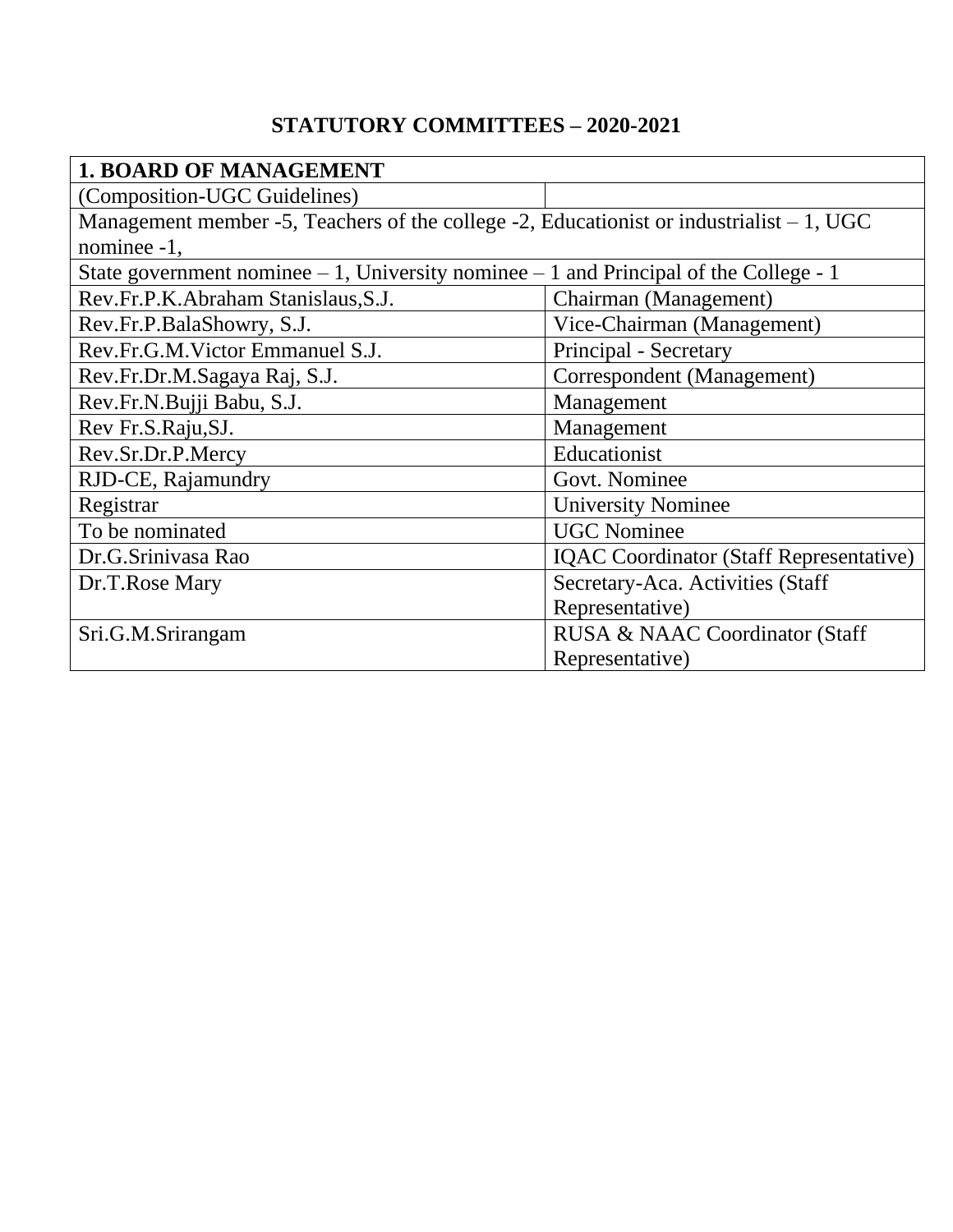## **2. ACADEMIC COUNCIL**

(Composition-UGC Guidelines)

The Principal (Chairman).

All the Heads of Department in the College.

Four Teachers of the College representing different categories of Teaching Staff by rotation on the basis of seniority of service in the College. Not less than four experts from outside the College representing such areas as Industry, Commerce, Law, Education, Medicine, Engineering etc., to be nominated by the Governing Body.

Three nominees of the University. A faculty member nominated by the Principal (member secretary).

| Rev.Fr.G.M.Victor Emmanuel S.J. | Chairman                                           | Principal        |
|---------------------------------|----------------------------------------------------|------------------|
| Dr.T.Rose Mary                  | Secretary, Academic Activities                     | Nominated        |
| Rev Fr.Dr.M.Sagaya Raj, S.J.    | Correspondent                                      | Administrative   |
|                                 |                                                    | <b>Officials</b> |
| Rev.Fr.I.Lourduraj,SJ           | Vice-Principal (UG)                                |                  |
| Sri.P.V.S.Sairam                | Vice-Principal (UG)                                |                  |
| Mr.V.Nagendra Prasad            | Vice-Principal (UG)                                |                  |
| Ms.D.Tabitha                    | Vice-Principal (UG)                                |                  |
| Rev.Fr.S.Raju,SJ                | Vice-Principal (PG)                                |                  |
| Ms.R.P.L.Durga Bhai Poonam      | Vice-Principal (PG)                                |                  |
| Rev.Fr.N.Bujji Babu, S.J.       | <b>Controller of Examinations</b>                  |                  |
|                                 | & Coordinator, BBA Aviation Management             |                  |
| Dr.T.Srikumar                   | Dean of Sciences                                   |                  |
| Dr.R.Ravindra Bhas              | Dean of Humanities                                 |                  |
| Dr.A.Samuel Dayakar             | Dean of Student Activities & HoD Political Science |                  |
| Mr. N. RangaBabu                | HoD English                                        | HoDs &           |
|                                 |                                                    | Coordinators     |
| Dr.K.Sekhar                     | <b>HoD Oriental Language</b>                       |                  |
| Mr.P. Venu Gopal Rao            | <b>HoD Mathematics</b>                             |                  |
| Dr.N.Srinivasa Rao              | <b>HoD Statistics</b>                              |                  |
| Mr.P.Srinivasa Sastry           | <b>HoD Physics</b>                                 |                  |
| Dr.P.Anila                      | <b>HoD Chemistry</b>                               |                  |
| Dr.T.Rose Mary                  | <b>HoD Botany</b>                                  |                  |
| Ms.T.Sandhya Sree               | <b>HoD Zoology</b>                                 |                  |
| Mr.K.Balachandra                | HoD Microbiology                                   |                  |
| Ms.S Sri Lakshmi                | HoD Biotechnology                                  |                  |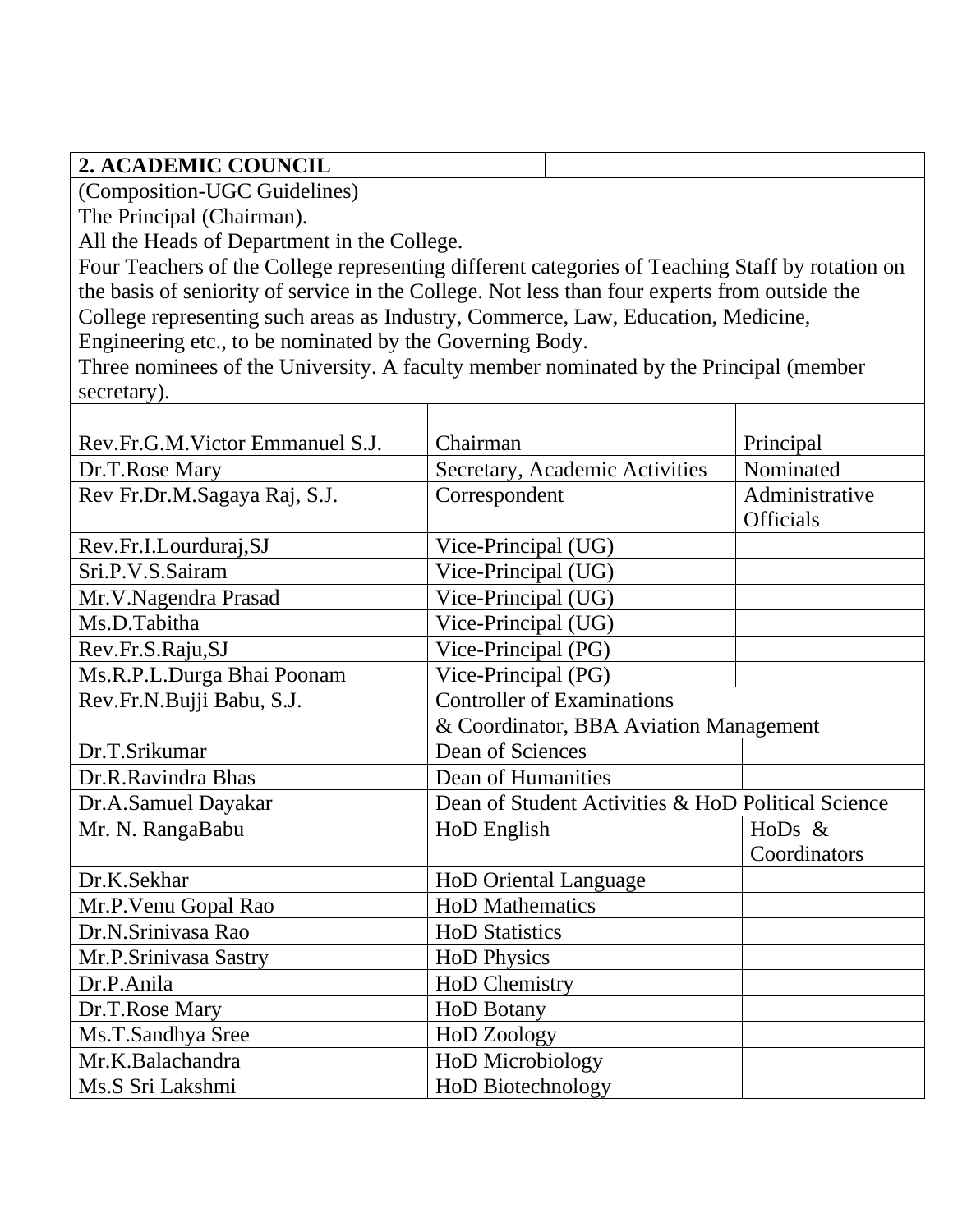| Mr.T.Kamalakar Raju      | HoD Comp. Science             |             |
|--------------------------|-------------------------------|-------------|
| Mr.B.Balaji Bhanu        | <b>HoD Electronics</b>        |             |
| Dr.M.Srinivasa Reddy     | <b>HoD</b> History            |             |
| Dr.B.Baby Rani           | <b>HoD</b> Economics          |             |
| Dr.B.Syam Sundar         | <b>HoD Commerce</b>           |             |
| Mr.T.Jagadeesh           | <b>HoD BBA</b>                |             |
| Rev.Fr.I.Lourduraj,SJ    | HoD Ethics & Extension        |             |
| Dr.G.A.Prasad Rao        | HoD Lib. & Inf. Sciences      |             |
| Mr.J.V.Nagendra Prasad   | <b>HoD Physical Education</b> |             |
| Dr.A.Madhuri             | <b>HoD MBA</b>                |             |
| Dr.B.Johnson             | Coordinator, Physics (PG)     |             |
| Dr.T.Jaison Jose         | Coordinator, Chemistry (PG)   |             |
| Mr.K.Sankar              | Coordinator, Botany (PG)      |             |
| Ms.V.Madhavi             | Coordinator, Mathematics (PG) |             |
| Dr.G.Srinivasa Rao       | Coordinator, IQAC             |             |
| Dr.B.Siva Kumari         | Coordinator, DBT Star College |             |
| Dr.D.Bala Karuna Kumar   | Director, CCLR                |             |
| Dr.K.Anitha Susan        | <b>External Expert</b>        | Education   |
| Dr. O. Mahesh            | <b>External Expert</b>        | Engineering |
| Dr.S.Nambiar             | <b>External Expert</b>        | Medicine    |
| Mr.D.Ramakrishna         | <b>External Expert</b>        | Industry    |
| Mr.Y.Harichandra Prasad  | <b>External Expert</b>        | Commerce    |
| Mr.N.Harnath             | <b>External Expert</b>        | Law         |
| Prof.Y.K.Sundara Krishna | <b>University Nominee</b>     |             |
| Dr.M.Koteswara Rao       | <b>University Nominee</b>     |             |
| Dr.K.Jayalakshmi         | <b>University Nominee</b>     |             |
| To be nominated          | <b>Student Representative</b> |             |

| <b>3. FINANCE COMMITTEE</b>                                                         |               |  |
|-------------------------------------------------------------------------------------|---------------|--|
| (Composition-UGC Guidelines)                                                        |               |  |
| The principal (Chairman).                                                           |               |  |
| One person to be nominated by the Governing Body of the college                     |               |  |
| One senior-most teacher of the college to be nominated in rotation by the Principal |               |  |
|                                                                                     |               |  |
| Rev.Fr.G.M.Victor Emmanuel S.J.                                                     | Chairman      |  |
| Rev.Fr.Dr.M.Sagaya Raj, S.J.                                                        | Correspondent |  |
| Rev.Fr.Dr.S.Melchior, S.J.                                                          | <b>Bursar</b> |  |
| Mr.J.V.Nagendra Prasad                                                              | Phy. Director |  |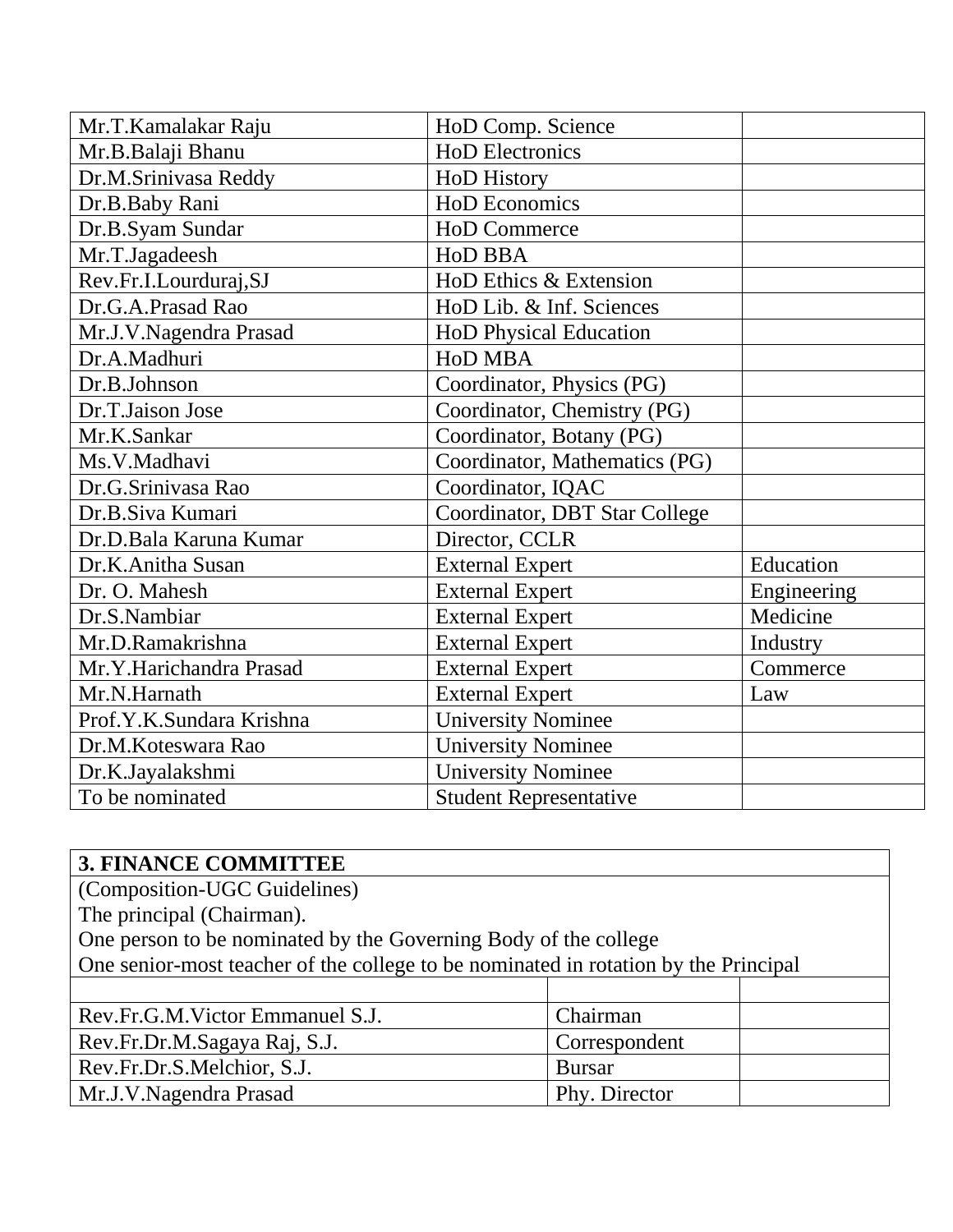## **NON-STATUTORY COMMITTEES**

| <b>4. PLANNING AND EVALUATION COMMITTEE</b> |                                   |  |
|---------------------------------------------|-----------------------------------|--|
| Rev.Fr.G.M.VictorEmmanuel, S.J.             | Chairman                          |  |
| Rev.Fr.I.Lourduraj, S.J.                    | Vice-Principal (UG)               |  |
| Mr.P.V.S.Sairam                             | Vice-Principal (UG)               |  |
| Mr.J.V.Nagendra Prasad                      | Vice-Principal (UG)               |  |
| Ms.D.Tabitha                                | Vice-Principal (UG)               |  |
| Rev.Fr.S.Raju,SJ                            | Vice Principal (PG)               |  |
| Rev.Fr.N.Bujji Babu, S.J.                   | <b>Controller of Examinations</b> |  |
| Dr.T.Srikumar                               | Dean of Sciences                  |  |
| Dr.R.Ravindra Bhas                          | Dean of Humanities                |  |
| Dr.A.Samuel Dayakar                         | Dean of Student Activities        |  |
| Dr.G.Srinivasa Rao                          | Coordinator, IQAC                 |  |
| Dr.T.Rose Mary                              | Secretary-Academic Activities     |  |
| Mr.G.M.Srirangam                            | <b>NAAC</b> Coordinator           |  |
| Mr.CH.Veeraiah Chowdary                     | Dept. of Commerce                 |  |
| Dr.M.Srinivasa Reddy                        | Dept. of History                  |  |
| Ms.V.Kavitha                                | Dept. of Biotech                  |  |
| Dr.R.Kiran Kumar                            | <b>University Nominee</b>         |  |
| Mr.P.Naga Raju                              | Superintendent                    |  |
| To be nominated                             | <b>Student Representative</b>     |  |
| To be nominated                             | <b>Student Representative</b>     |  |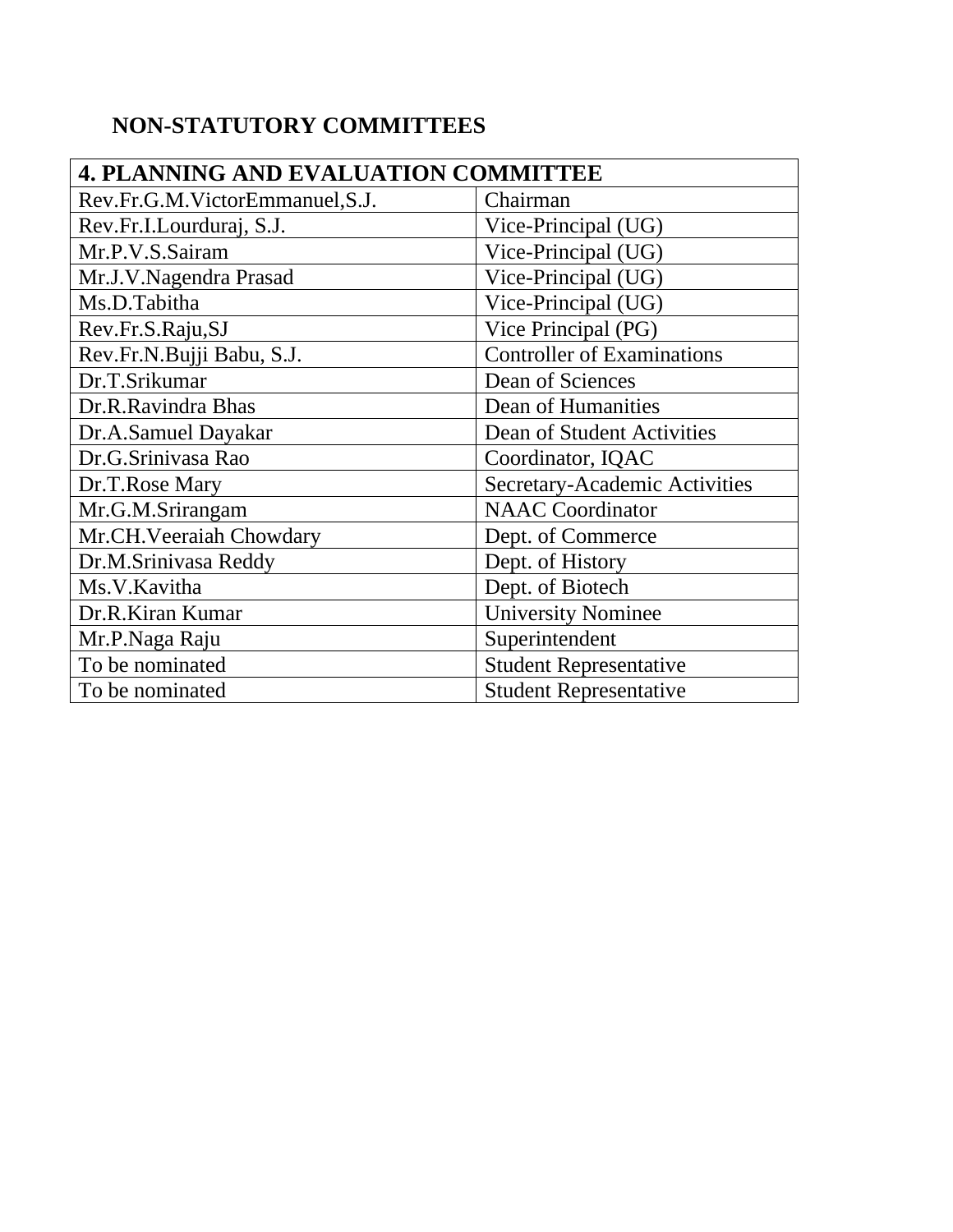| <b>5. Grievence Redressal Committee</b> |                                        |  |
|-----------------------------------------|----------------------------------------|--|
| Rev.Fr.G.M.Victor Emmanuel, S.J.        | Chairman                               |  |
| Mr.P.V.S.Sairam                         | Vice-Principal (UG)                    |  |
| Rev.Fr.I.Lourduraj, S.J.                | Vice-Principal (UG)                    |  |
| Mr.J.V.Nagendra Prasad                  | Vice-Principal (UG)                    |  |
| Ms.D.Tabitha                            | Vice-Principal (UG)                    |  |
| Rev.Fr.S.Raju, S.J.                     | Vice-Principal (PG)                    |  |
| Ms.R.P.L.Durga Bai Poonam               | Vice-Principal (PG)                    |  |
| Rev.Fr.P.Anil Kumar                     | Vice-Principal (Intermediate)          |  |
| Rev.Fr.N.Bujji Babu, S.J.               | <b>Controller of Examinations</b>      |  |
| Dr.Ch.Srinivasa Rao                     | <b>Asst. Controller of Examination</b> |  |
| Dr.T.Srikumar                           | Dean of Sciences                       |  |
| Dr.R.Ravindra Bhas                      | Dean of Humanities                     |  |
| Dr.A.Samuel Dayakar                     | Dean of Student Activities             |  |
| Dr. G.A. Prasad Rao                     | Librarian                              |  |
| Ms.A.Mary Manjula                       | Women's Cell Coordinator               |  |
| Dr.B.Raju                               | Dept. of English                       |  |

| <b>6. EXAMINATIONS COMMITTEE</b> |                                |
|----------------------------------|--------------------------------|
| Rev.Fr.G.M.Victor Emmanuel, S.J. | Chairman                       |
| Rev.Fr.I.Lourduraj, S.J.         | Vice-Principal (UG)            |
| Mr.P.V.S.Sairam                  | Vice-Principal (UG)            |
| Mr.J.V.Nagendra Prasad           | Vice-Principal (UG)            |
| Ms.D.Tabitha                     | Vice-Principal (UG)            |
| Rev.Fr.S.Raju, S.J.              | Vice-Principal (PG)            |
| Rev.Fr.N.Bujji Babu, S.J.        | <b>Controller of Exams</b>     |
| Mr.G.M.Srirangam                 | Deputy Controller of Exams     |
| Dr.Ch.Srinivasa Rao              | Asst. Controller of Exams (UG) |
| Dr.K.Srinivas                    | Asst. Controller of Exams (UG) |
| Dr.B.Johnson                     | Asst. Controller of Exams (PG) |
| Dr.N.Srinivasa Rao               | Dept. of Statistics            |
| Dr.G.Murali Krishna              | Dept. of Physics               |
| Mr.P.V.S.Sairam                  | Dept. of Physics               |
| Mr.M.Maria Das                   | Dept. of Mathematics           |
| Dr.K.Rayapa Reddy                | Dept. of Chemistry             |
| Dr.D.Bala Karuna Kumar           | Dept. of Chemistry             |
| Mr.T.Kamalakar Raju              | Dept. of Computer Science      |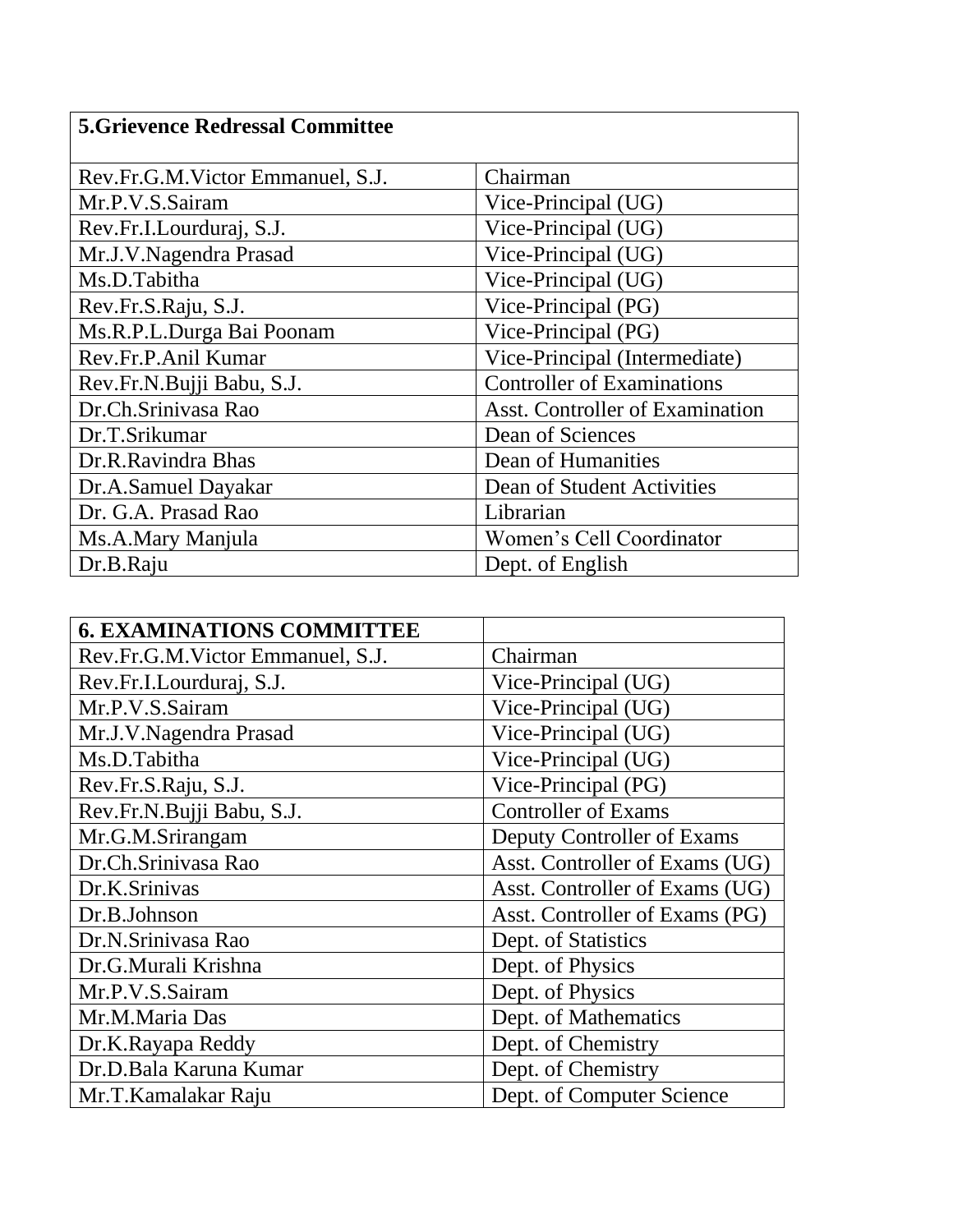| <b>7.Admission Committee</b>     |                            |
|----------------------------------|----------------------------|
| Rev.Fr.G.M.Victor Emmanuel, S.J. | Chairman                   |
| Mr.P.V.S.Sairam                  | Vice Principal (UG)        |
| Rev.Fr.I.Lourduraj, S.J.         | Vice Principal (UG)        |
| Mr.J.V.Nagendra Prasad           | Vice-Principal (UG)        |
| Ms.D.Tabitha                     | Vice-Principal (UG)        |
| Rev.Fr.S.Raju, S.J.              | Vice-Principal (PG)        |
| Ms.R.P.L.Durga Bai Poonam        | Vice-Principal (PG)        |
| Dr.T.Srikumar                    | Dean of Sciences           |
| Dr.R.Ravindra Raju               | Dean of Humanities         |
| Dr.A.Samuel Dayakar              | Dean of Student Activities |
| Mr.L.Ekambaram                   | Dept. of Electronics       |
| Mr.Ch.Veeraiah Chowdary          | Dept. of Commerce          |
| Mr.P. Venugopala Rao             | Dept. of Mathematics       |
| Dr.D.Balakaruna Kumar            | Dept. of Chemistry         |
| Mr.K.Balachandra                 | Dept. of Microbiology      |
| Mr.P.Naga Raju                   | Superintendent             |
| Ms.P. Vijaya Lurdu               | <b>Office Assistant</b>    |
| Ms.D.Hima Bindu                  | <b>Office Assistant</b>    |

| <b>8.LIBRARY COMMITTEE</b>       |                               |
|----------------------------------|-------------------------------|
| Rev.Fr.G.M.Victor Emmanuel, S.J. | Chairman & Library Director   |
| Dr.G.A.Prasad Rao                | Librarian (UG)                |
| Rev.Fr.I.Lourduraj, S.J.         | Vice-Principal (UG)           |
| Rev.Fr.S.Raju,SJ                 | Vice-Principal (PG)           |
| Rev.Fr.P.Anil Kumar,S.J          | Vice-Principal (Intermediate) |
| Ms.T.Roja Mani                   | Librarian (PG)                |
| Mr.N.Ranga Babu                  | Dept. of English              |
| Dr.R.Ravindra Bhas               | Dept. of Telugu               |
| Mr.K.T.S.S. Raju                 | Dept. of Chemistry            |
| Dr.T.Srikumar                    | Dept. of Physics              |
| Mr.M.Arokiasamy                  | Dept. of Mathematics          |
| Dr.N.A.Francis Xavier            | Dept. of Commerce             |
| Mr.S.A.B.Nehru                   | Dept. of Comp. Science        |
| Dr. P. Srinivasa Rao             | Dept. of Botany               |
|                                  |                               |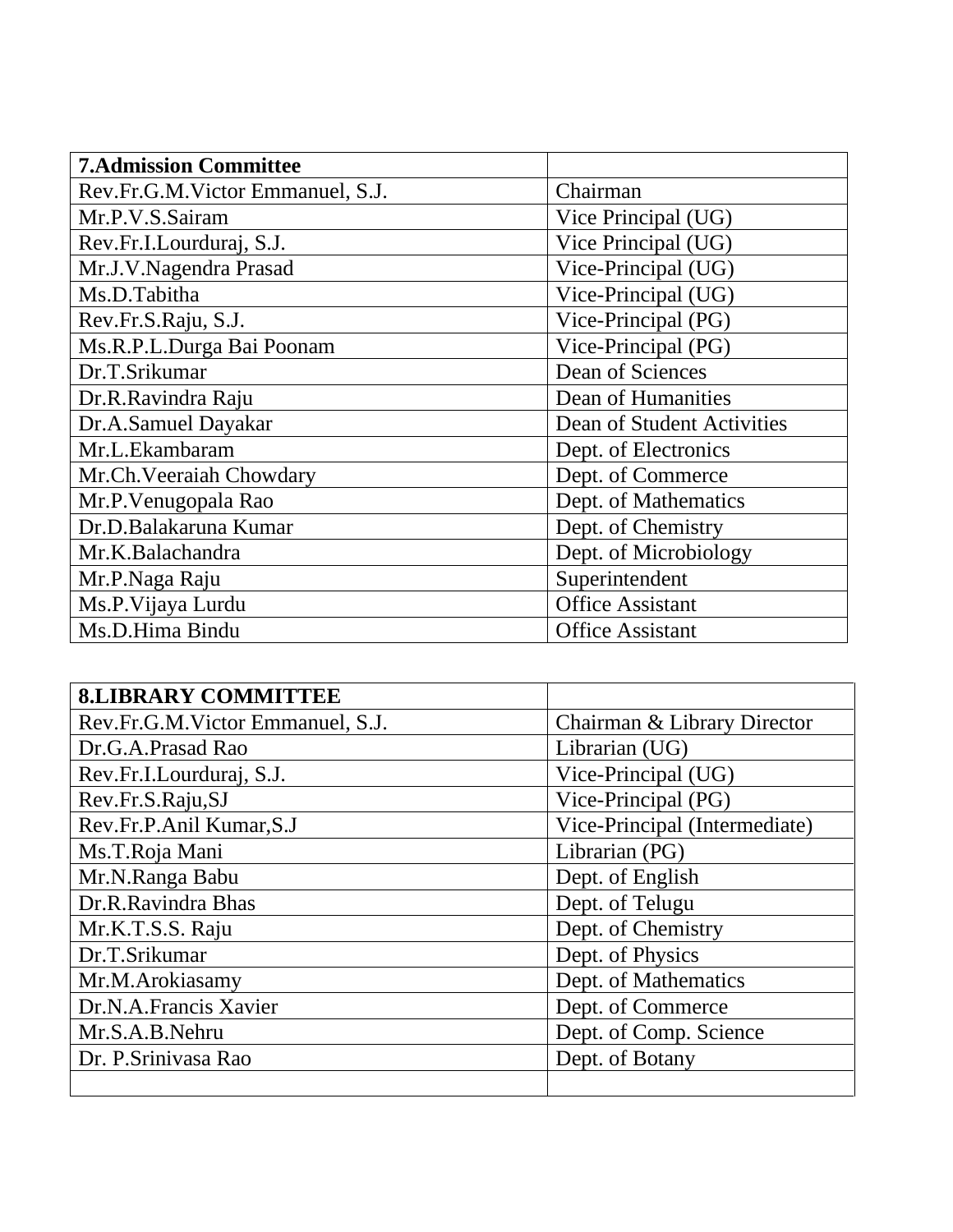| 9.STUDENT WELFARE COMMITTEE      |                                |
|----------------------------------|--------------------------------|
| Rev.Fr.G.M.Victor Emmanuel, S.J. | Chairman                       |
| Dr.A.Samuel Dayakar              | Dean of Student Activities     |
| Rev.Fr.S.Raju, S.J.              | Vice-Principal (PG)            |
| Ms.R.P.L.Durga Bai Poonam        | Vice-Principal (PG)            |
| Rev.Fr.I.Lourduraj, S.J.         | Vice-Principal (UG)            |
| Mr.P.V.S.Sairam                  | Vice-Principal (UG)            |
| Mr.J.V.Nagendra Prasad           | Vice-Principal (UG)            |
| Ms.D.Tabitha                     | Vice-Principal (UG)            |
| Rev.Fr.P.Anil Kumar, SJ          | Vice-Principal (Inter)         |
| Mr.P. Venkata Rao                | Vice-Principal (Inter)         |
| Mr.D.Eleesha                     | Vice-Principal (Inter)         |
| Dr.K.Job Sudarshan               | <b>Student Counsellor</b>      |
| Ms.A.Mary Manjula                | Women's Cell Coordinator       |
| Dr.B.Syam Sundar                 | <b>HoD Commerce</b>            |
| Mr.Ch.Veeraiah Chowdary          | Dept. of Commerce              |
| Mr.D.Praveen                     | Dept. of English               |
| Dr.A.V.Ravi Kumar                | Dept. of Physics               |
| Dr.G.Sahaya Baskaran             | Dept. of Physics               |
| Dr.P.Anila                       | <b>HoD Chemistry</b>           |
| Dr.G.A.Prasad Rao                | Dept. of Library & Infor. Sci. |
| Ms.V.Kavitha                     | Dept. of Biotechnology         |

| <b>10.ANTI-RAGGING COMMITTEE</b> |                            |
|----------------------------------|----------------------------|
| Rev.Fr.G.M.Victor Emmanuel, S.J. | Chairman                   |
| Rev.Fr.I.Lourduraj, S.J.         | Vice-Principal (UG)        |
| Mr.P.V.S.Sairam                  | Vice-Principal (UG)        |
| Mr.J.V.Nagendra Prasad           | Vice-Principal (UG)        |
| Ms.D.Tabitha                     | Vice-Principal (UG)        |
| Rev Fr.S.Raju, S.J.              | Vice-Principal (PG)        |
| Ms.R.P.L.Durga Bai Poonam        | Vice-Principal (PG)        |
| Rev.Fr.P.Anil Kumar,SJ           | Vice-Principal (Inter)     |
| Mr.P. Venkata Rao                | Vice-Principal (Inter)     |
| Dr.T.Srikumar                    | Dean of Sciences           |
| Dr.R.Ravindra Bhas               | Dean of Humanities         |
| Dr.A.Samuel Dayakar              | Dean of Student Activities |
| Ms.A.Mary Manjula                | Women's Cell Coordinator   |
| Dr.A.V.Ravi Kumar                | Dept. of Physics           |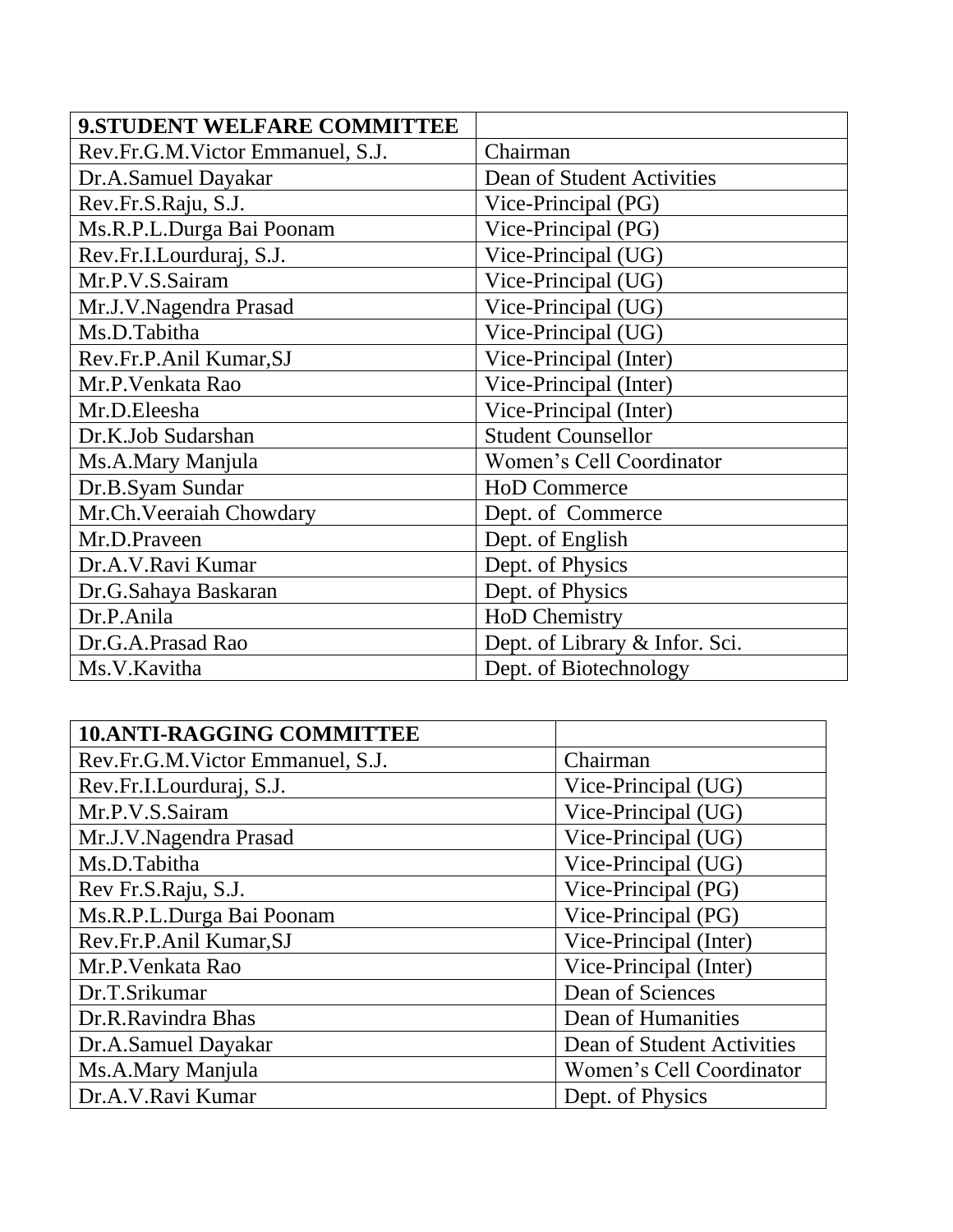| Mr.D.Praveen          | Dept. of English          |
|-----------------------|---------------------------|
| Dr.B.Siva Kumari      | Dept. of Botany           |
| Ms.L.Nageswari Devi   | Dept. of Comp. Science    |
| Ms.K.SeshuLatha       | Dept. of Physics          |
| Ms.A.Lavanya          | Dept. of Comp. Science    |
| Ms.J.Hari Priya       | Dept. of Mathematics      |
| Dr.Ch.Bhargavi        | Dept. of Chemistry        |
| Ms.S Sri Lakshmi      | Dept. of Biotech.         |
| Ms.M.Glory            | Dept. of Microbiology     |
| Ms.T.SandhyaSree      | Dept. of Zoology          |
| Ms.T.Roja Mani        | Dept. of Lib. & Inf. Sci. |
| Dr.V.Gopala Reddy     | Dept. of Telugu           |
| Dr.T.Sai Mamatha      | Dept. of English          |
| Mr.P.Srinivasa Sastry | Dept. of Physics          |
| Mr.P.Chenchu Babu     | Dept. of Physics          |
|                       |                           |

| <b>11. Extra Curricular Activites Committee</b> |                            |
|-------------------------------------------------|----------------------------|
| Rev.Fr.G.M.Victor Emmanuel, S.J.                | Chairman                   |
| Dr.A.Samuel Dayakar                             | Dean of Student Activities |
| Rev.Fr.P.BalaShowry, S.J.                       | Rector                     |
| Rev.Fr.I.Lourduraj, S.J.                        | Vice-Principal (UG)        |
| Mr.P.V.S.Sairam                                 | Vice-Principal (UG)        |
| Mr.J.V.NagendraPraad                            | Vice-Principal (UG)        |
| Ms.D.Tabitha                                    | Vice-Principal (UG)        |
| Rev Fr.S.Raju, S.J.                             | Vice-Principal (PG)        |
| Ms.R.P.L.Durga Bai Poonam                       | Vice-Principal (PG)        |
| Rev.Fr.P.Anil Kumar,SJ                          | Vice-Principal (Inter)     |
| Dr.A.Samuel Dayakar                             | Dept. of Political Science |
| Dr.R.Ravindra Bhas                              | Dept. of Telugu            |
| Mr.D.Praveen                                    | Dept. of English           |
| Mr. Sanjeev Kumar Bali                          | Dept. of English           |
| Dr.N.A.Francis Xavier                           | Dept. of Commerce          |
| Dr.B.Syam Sundar                                | Dept. of Commerce          |
| Mr.S.A.B.Nehru                                  | Dept. of Computer Science  |